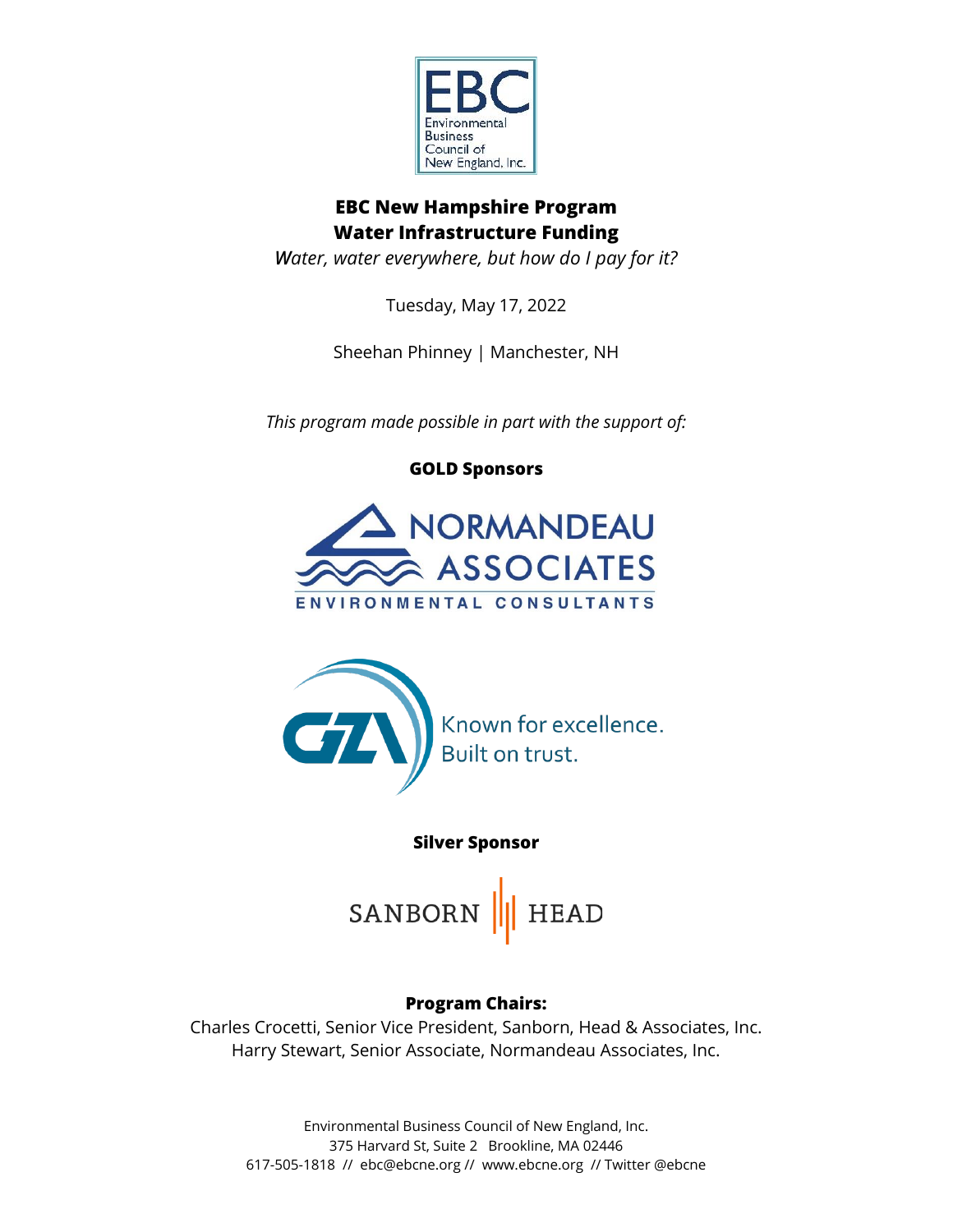### **AGENDA**

| 8:30a.m.   | <b>Registration &amp; Networking</b>                                                                                                                                                                              |
|------------|-------------------------------------------------------------------------------------------------------------------------------------------------------------------------------------------------------------------|
| 9:00 a.m.  | Welcome: Robert Varney, Chair, EBC New Hampshire Chapter<br>President, Normandeau Associates, Inc.                                                                                                                |
|            | <b>Program Introduction</b><br>Charles (Chip) Crocetti, Program Co-Chair<br>Senior Vice President, Sanborn, Head & Associates, Inc.                                                                               |
| 9:20 a.m.  | Overview of Water Infrastructure Funding Sources in New Hampshire<br>Erin Holmes, P.E., Administrator<br>Drinking Water and Groundwater Trust Fund<br>New Hampshire Department of Environmental Services (NH DES) |
| 9:40 a.m.  | Road Map for Drinking Water Funding Sources in New Hampshire<br>Brandon Kernen, P.G., Administrator<br>Drinking Water & Groundwater Bureau<br>New Hampshire Department of Environmental Services (NH DES)         |
| 10:10 a.m. | <b>Networking Break</b>                                                                                                                                                                                           |
| 10:35 a.m. | Road Map for Wastewater and Stormwater Funding Sources in New Hampshire<br>Tracy L. Wood, P.E., Administrator IV, Wastewater Engineering Bureau<br>New Hampshire Department of Environmental Services (NH DES)    |
| 11:00 a.m. | <b>Moderated Discussion</b>                                                                                                                                                                                       |
|            | Moderator: Chip Crocetti, Sanborn, Head & Associates, Inc.                                                                                                                                                        |
|            | <b>Panel Members:</b><br>Erin Holmes, New Hampshire DES<br>Brandon Kernen, New Hampshire DES<br>$\bullet$<br>Tracy L. Wood, New Hampshire DES                                                                     |

**11:30 a.m. Adjourn**

# **PROGRAM CHAIRS**

**Charles A. Crocetti,** Ph.D., PG, Senior Vice President Sanborn, Head & Associates, Inc. 20 Foundry Street, Concord, NH 03301 D 603-415-6121 | M 603-496-2650 | cacrocetti@sanbornhead.com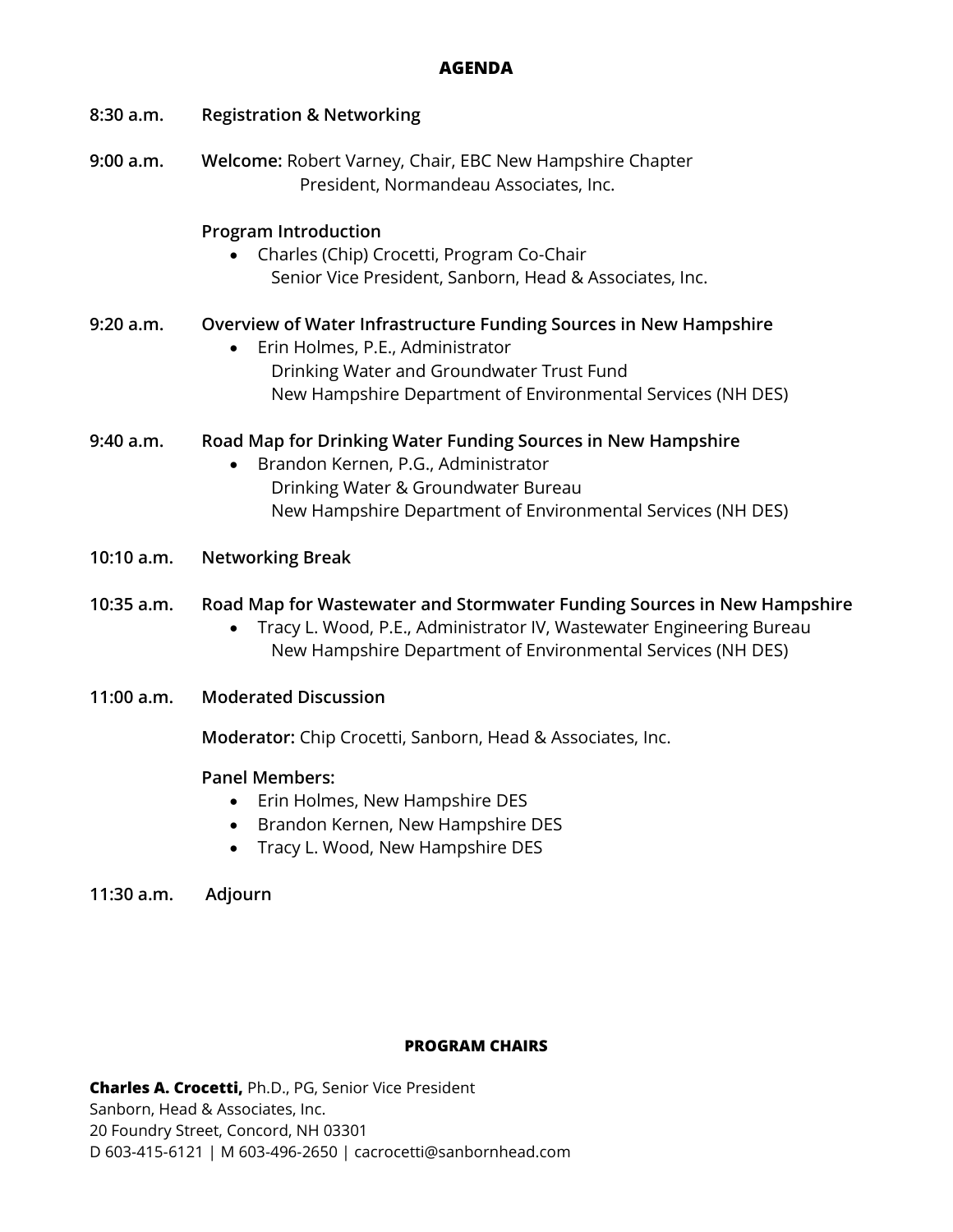Chip Crocetti is a Sr. Vice President and co-founder of Sanborn, Head & Associates, with over 30 years of experience in a broad range of hydrogeologic, environmental, and remedial projects, across the US and internationally, including over a dozen Superfund sites. Prior to working in the environmental field, he worked in the petroleum and minerals industries. Chip's particular expertise is in the application of geochemistry to hydrogeological and environmental issues. Key projects and issues that he is currently working on include: the emerging contaminants 1,4-dioxane and PFAS; historical and chemical forensic analysis of impacted urban waterway sediments; assessment and control of impacts to groundwater due to coal combustion residues (CCR); characterization and management of "urban fill" and mildly contaminated soil; and assessment and remediation of groundwater and DNAPL in fractured bedrock. Chip earned his B.A. from Dartmouth College in Earth Sciences, and his Master's and Doctorate from Harvard University in Geological Sciences.

**Harry Stewart,** P.E., Senior Associate Normandeau Associates, Inc. 25 Nashua Road, Bedford, NH 03110 603-637-1154 | hstewart@normandeau.com

Mr. Stewart is a Senior Associate at Normandeau Associates, Inc. where he is responsible for project management, permitting and compliance assistance and strategic consulting for energy, water supply, wastewater permitting and other environmental projects. He previously served for over 30 years with the New Hampshire Department of Environmental Services, the last 16 as Water Division Director and has also worked for the U.S. Environmental Protection Agency and as an environmental consultant. Mr. Stewart is a recognized leader regionally and nationally in drinking water and wastewater policy matters and has received regional and national awards for his distinguished career. Harry has an MBA from Northeastern University, an MS in Sanitary Engineering from Georgia Institute of Technology and a BS in Civil Engineering from Tufts University and is a registered professional engineer.

#### **SPEAKERS**

**Erin Holmes,** P.E., Administrator, Drinking Water and Groundwater Trust Fund New Hampshire Department of Environmental Services 29 Hazen Drive, Concord, NH 03301 603-271-8321 | Erin.L.Holmes@des.nh.gov

Erin has been serving as the Administrator of the Drinking Water and Groundwater Trust Fund (DWGTF) at the NH Department of Environmental Services since 2018. Erin is responsible for the administrative duties carried by the NHDES in accordance with the State statute RSA 485-F, which defines the roles of the DWGTF 19-member Advisory Commission and the administrative roles of NHDES. She is a key point person for the DWGTF, working alongside the Advisory Commission and assisting them to achieve the goals of their mission. In 2021, she assisted with coordination of the American Rescue Plan Act of 2021 (ARPA) funding and development of programs targeting the drinking water and wastewater needs of the state.

She has a BS Chemistry degree from the University of New Hampshire where she also completed graduate studies in Environmental Engineering. She is a professional engineer with over 15 years of experience in all aspects of site investigation, design, and implementation of remediation solutions for contaminated soil and water.

**Brandon Kernen,** P.G., Administrator, Drinking Water and Groundwater Bureau New Hampshire Department of Environmental Services 29 Hazen Drive, Concord, NH 03301 603-271-1168 | Brandon.M.Kernen@des.nh.gov